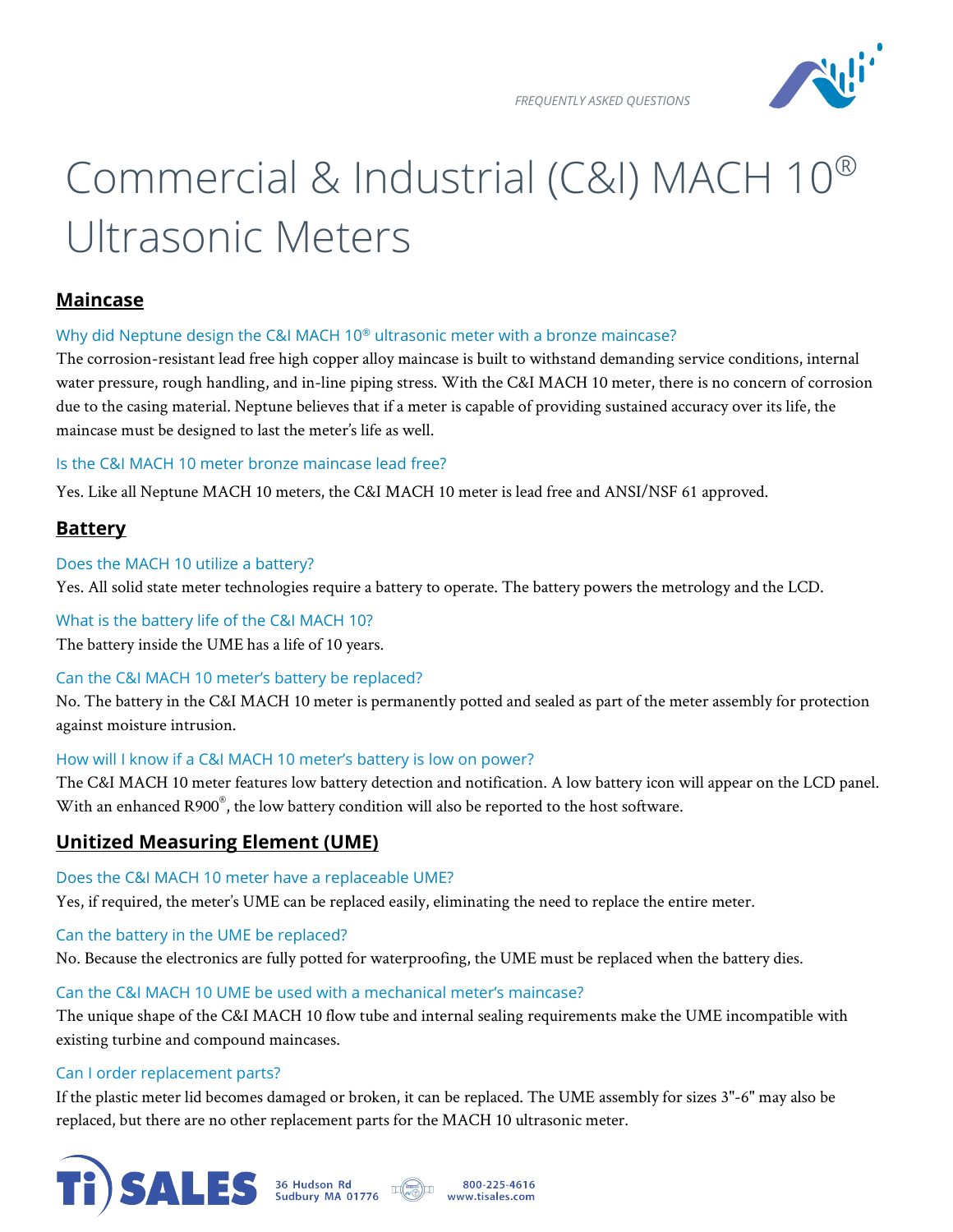



# **Warranty**

## What is the C&I MACH 10 warranty?

The C&I MACH 10 meters have a 10-year accuracy and electronics warranty. Coverage for the electronics, which includes the battery, is five years full and five years prorated. The maincase is covered for the life of the meter and can remain in service during a UME changeout. Please contact your TM for a copy of the full warranty.

# **Liquid Crystal Display (LCD)**

## Does the MACH 10 meter's LCD remain on when the lid is closed?

No. A photo cell senses when the lid is closed and turns off the LCD for battery conservation.

## Will the LCD remain on if the lid is broken off of the C&I MACH 10 meter?

No. After ten minutes the LCD will power down for battery conservation. The LCD can be reactivated by temporarily covering the photo cell sensor.

# **Applications**

Can the C&I MACH 10 meter be installed in flooded meter pit applications? Yes. The C&I MACH 10 meter's electronics and battery are fully potted, suitable for submersion in a pit environment.

## What happens if an empty pipe condition occurs?

The C&I MACH 10 meter will not be able to register consumption and will display an empty pipe icon on the LCD.

## Can the MACH 10 register reverse flow?

Yes. The C&I MACH 10 meter is capable of measuring reverse flow. The LCD odometer will run in reverse when reverse flow occurs. A flag is set in the meter firmware to communicate this occurrence to the host software for notification when the meter is read. The C&I MACH 10 meter communicates reverse flow exactly like the E-CODER $^\circ$ .

## Does the C&I MACH 10 meter measure the speed of particles moving with the flow of water?

No. The C&I MACH 10 meter measures fluid velocity by measuring transit times of upstream and downstream ultrasonic waves; the difference in these times is proportional to flow rate. Volume is determined by the multiplication of the velocity of water, area of the pipe, and elapsed time.

#### Is a ground strap required for the C&I MACH 10 meter?

Neptune does not specifically require a ground strap for correct meter operation. Check your local codes to ensure ground straps are not required for your particular installation.

#### Does air in the meter chamber affect its accuracy?

Yes. If air remains in the meter chamber, accuracy can be affected. The C&I MACH 10 meter provides an air bleed screw to facilitate purging air at the time of installation.

#### Are there any upstream or downstream straight pipe length requirements when installing a MACH 10 meter?

The C&I MACH 10 does not require any straight pipe upstream or downstream the meter to meet AWWA C715 standards. Neptune's flow ranges and accuracy standards exceed those of AWWA, so in order to meet our more stringent standards some configurations may require minimum amounts of straight pipe. Any configuration with five (5) diameters of straight pipe upstream the meter will meet Neptune accuracy standards.



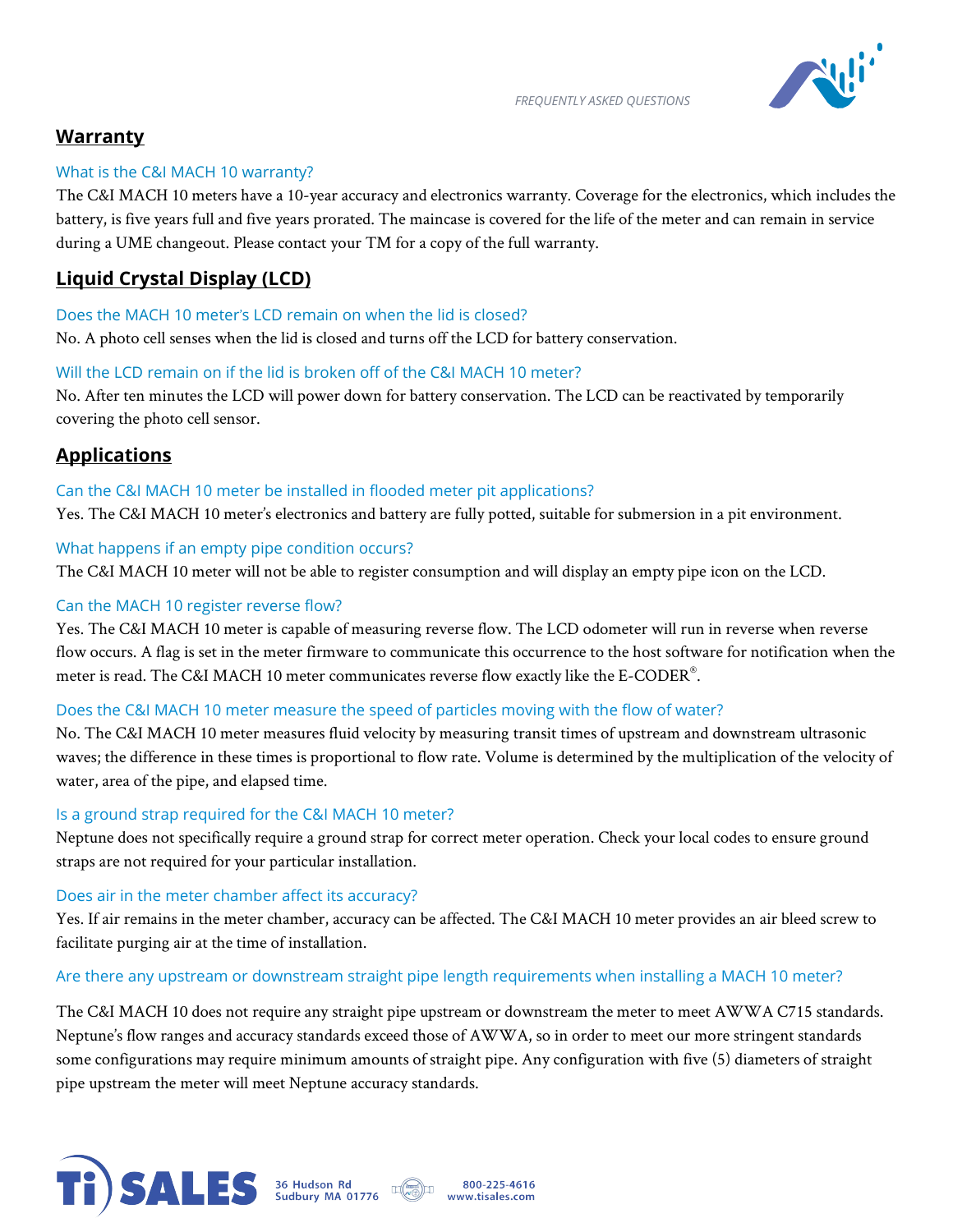

## What length of straight pipe is required upstream and downstream the meter in order to maximize accuracy?

While no straight pipe is required to meet AWWA C715 accuracy standards, in order to meet Neptune's standards and maximize the accuracy of your measurements, consider following recommendations below:

**Strainer:** The meter does not require the use of a strainer. If a strainer is desired, it may be installed immediately downstream the meter or five (5) diameters upstream the meter. During meter replacement, if a strainer is already installed upstream, the C&I MACH 10 will meet all AWWA C715 accuracy standards for static meters. To attain the meter's highest accuracy capabilities, consider moving the strainer downstream the meter.

**Elbows:** Elbows (90°) may be installed five (5) pipe diameters upstream the meter and/or directly downstream the meter.

**Valves:** Fully open gate valves or ball valves may be installed immediately upstream or downstream the meter. Fully open isolation valves or butterfly valves may be installed at least five (5) pipe diameters upstream the meter or immediately downstream the meter. If control valves, check valves, or backflow preventers are needed, install them downstream of the meter to avoid cavitation. Do not install the meter on a pump suction side.

**Test Tee:** If a test tee is desired, install it so that the test port is facing straight up, aligned with the meter's register. The center of the test port must be a minimum of one (1) pipe diameter from the outlet flange of the meter. 2" test ports are recommended.

#### Can the C&I MACH 10 meter be installed vertically?

Yes, the MACH 10 can be mounted horizontally, vertically, or in a slanted orientation.

#### Will the C&I MACH 10 meter be UL Listed and FM approved?

Yes, all C&I MACH 10 meters come standard with both UL Listing and FM Approval. They can be used as a replacement for both Fire Service HP Turbine and PROTECTUS<sup>®</sup> meters. Refer to the product sheet for the meter flow rate specifications.

#### Is the C&I MACH 10 susceptible to build-up on the mirrors?

Our tests show that the material we selected for transducers and mirrors/reflectors resists build-up and the MACH 10 generates a robust signal. However, no metering technology is completely immune to build-up.

#### Can I use the C&I MACH 10 in an application where water is known to freeze in-line?

Unlike traditional positive displacement meters, MACH 10 meters do not offer traditional frost protection bottom caps, since they are not repairable. MACH 10 meters should not be placed in settings where freezing is possible.

#### Can I use a TRICON/E/S with my C&I MACH 10?

The TRICON/E® and TRICON/S® cannot be used with a MACH 10. Neptune has evaluated third-party output module products from Scadametrics® and F.S. Brainard & Co., and confirmed their compatibility with the C&I MACH 10. Compatible interfaces include: 1) 4-20mA current loop 2) scaled switch closure 3) digital pulse output. These modules allow for simultaneous ARB and industrial output and are available through the manufacturer.

## **Communication**

#### What meter protocol does the MACH 10 output?

The C&I MACH 10 meter outputs standard E-CoderPLUS protocol and is compatible with Neptune R900, Pocket ProReader, and Advantage Reading Systems. In addition, the C&I MACH 10 meter is compatible with other suppliers' endpoints, such as the Itron 100W, Sensus RadioRead and FlexNet, Aclara MTUs, and Badger Orion LTE-M (so long as these companies continue to follow the published E-CODER 8-digit mode specifications).

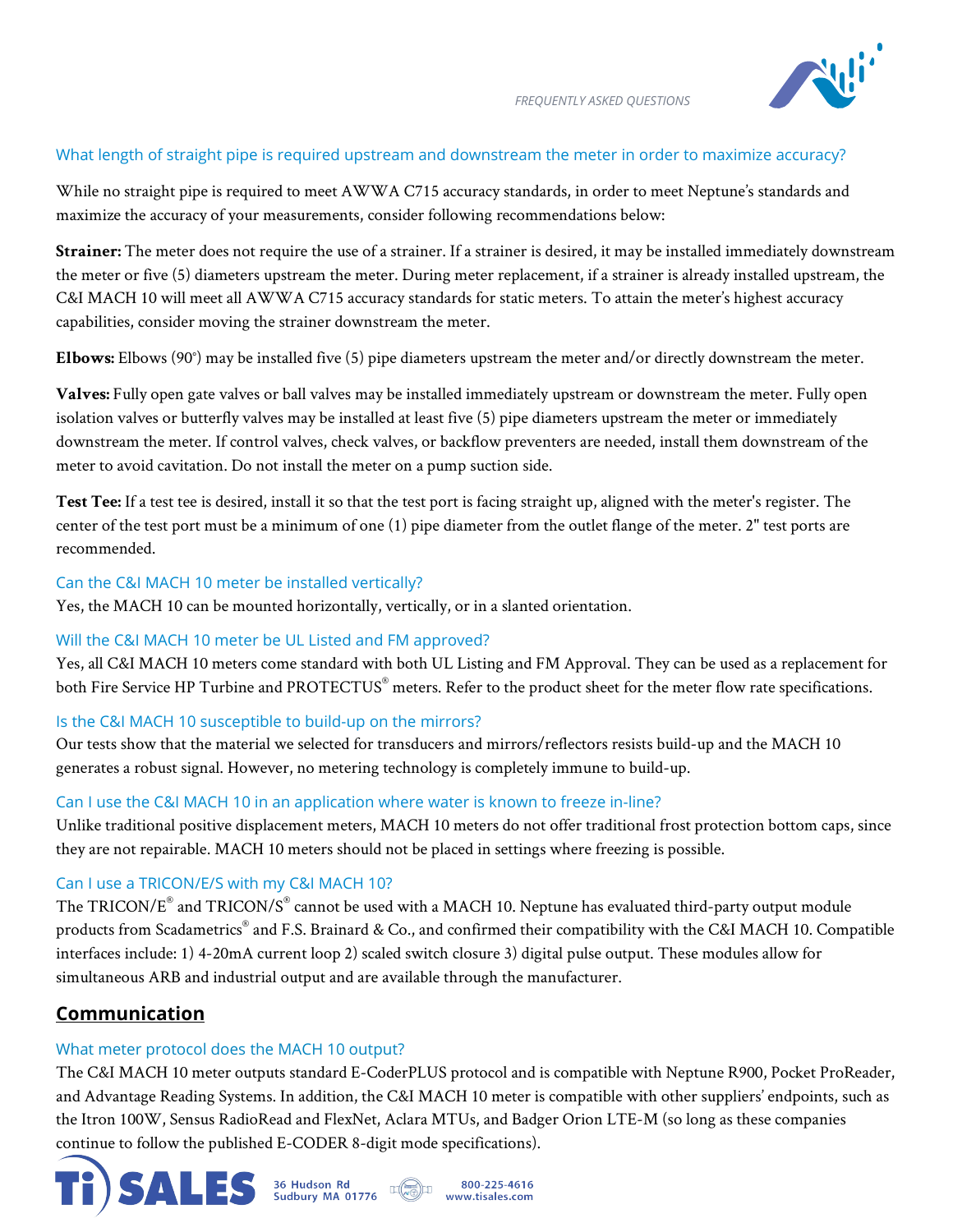

#### *FREQUENTLY ASKED QUESTIONS*

## Does the MACH 10 transmit alarms/flags to competitive radios?

Neptune shares the details of our E-CODER 8-digit protocol with Badger, Sensus, Aclara, and Itron so that they can interface their reading devices to the MACH 10. Meter generated alarm flags are only available with Neptune endpoints. Most competitive radios/HES generate alarms independently using volume data from the meter, please consult with these suppliers for details on which alarms they generate.

## Is the C&I MACH 10 meter AMR/AMI capable?

Yes. The C&I MACH 10 supports operation with Neptune's full range of endpoints, which provide Smart Water AMI Network Connectivity via LoRaWAN, cellular/LTE, Neptune's proprietary AMI protocols, and select third-party AMR/AMI meter reading systems.

## Does the C&I MACH 10 meter provide data logging?

Yes, data logging is provided when connected to, or integrated with, an R900 v4 or newer endpoint.

## How many digits of volume does the C&I MACH 10 provide?

LCD resolution for visual reading and test purposes is nine digits. E-CoderPLUS protocol output provides 8-digit resolution to all Neptune endpoints, and many competitive endpoints (Aclara, Sensus, Itron, Badger) when these are configured appropriately.

# **Specifications & Performance**

Does the C&I MACH 10 meter have any internal moving parts? No. The C&I MACH 10 meter utilizes "transit time" ultrasonic technology featuring no moving parts.

## What is the pressure rating of the C&I MACH 10 meter?

Maximum operational pressure is 175PSI.

## Does the C&I MACH 10 meter have excessive pressure loss due to the flow conditioner and mirrors inside the maincase?

No. The pressure loss exceeds all requirements of AWWA C715. Additionally, the C&I MACH 10 meters utilize a mirror position that does not impede flow and also does not use an adjunct flow conditioner.

## What sizes are offered in the C&I MACH 10 meter? The C&I MACH 10 meter is offered in 3", 4", 6", 8", 10", and 12" sizes.

#### Can the C&I MACH 10 meter easily retrofit existing turbine and compound meter installations?

Yes. The C&I MACH 10 meter's lay lengths are the same as common turbine and compound meter lay lengths for drop in replacements.

## Does accuracy diminish over time with the C&I MACH 10 meter?

No. A benefit of solid state meter technologies is no moving parts, meaning no wear over time to diminish meter accuracy.

## Does the MACH 10 need to be calibrated?

All MACH 10 meters are individually calibrated in our factory. The calibration lasts for the life of the meter. No field calibration is necessary or possible.

#### How does the C&I MACH 10 low flow compare to a TRU/FLO® compound meter?

Overall, the C&I MACH 10 accuracy is comparable to the TRU/FLO. While extended low flow rates are not the same, the MACH 10 benefits from not having a crossover range which negatively impacts the compound meter's accuracy. Because a significant portion of metered consumption happens in the crossover range, the MACH 10 has a significant advantage in

measurement accuracy over compound meters.